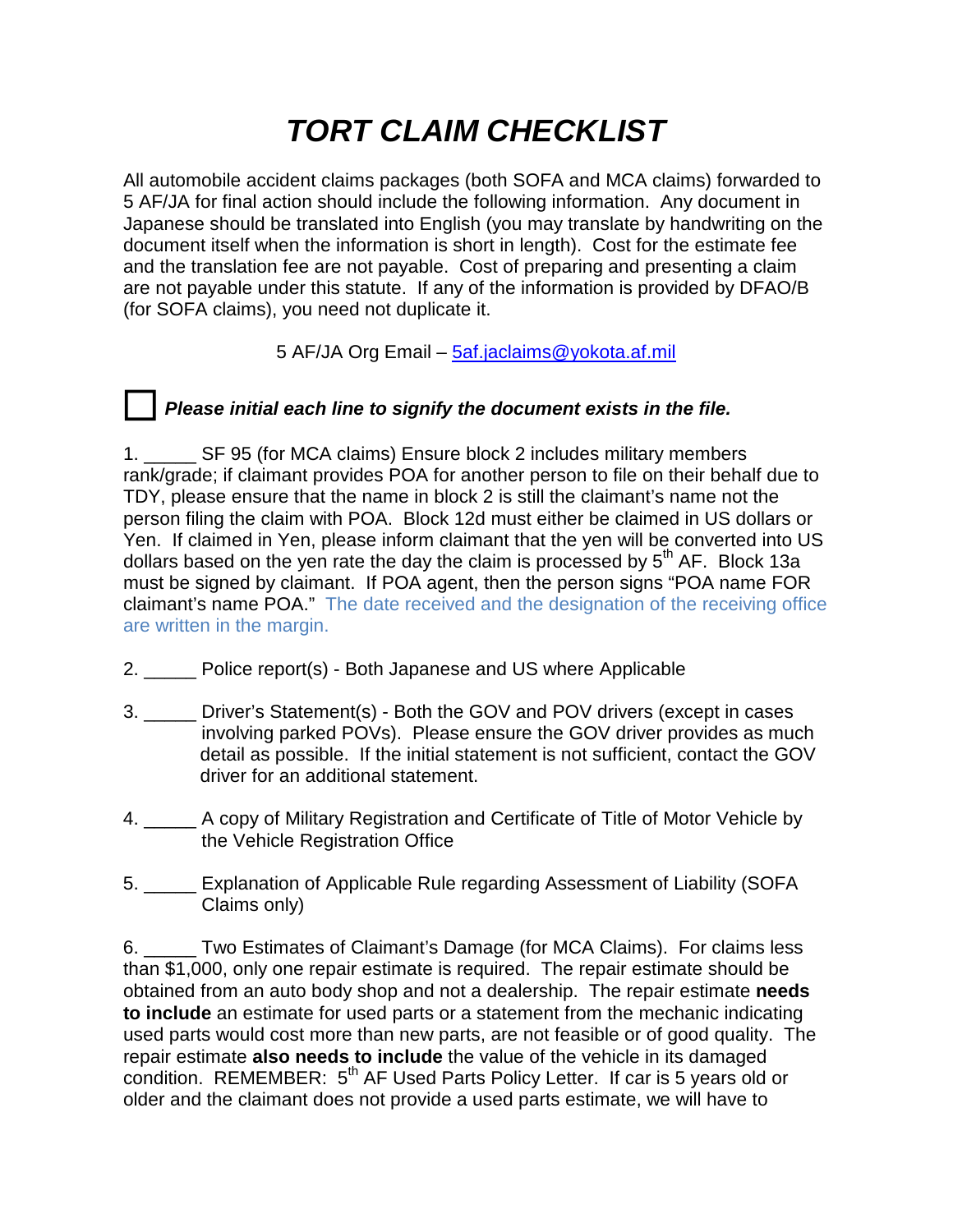deduct 50% from the new parts cost. (Note: If the vehicle is not drivable and it is not cost effective to obtain two estimates, we will accept one estimate. This will be handled on a case by case basis.)

- 7. \_\_\_\_\_ Inspection Report (MFR regarding JA Inspection of Claimant's Vehicle)
- 8. \_\_\_\_\_ Pre-Accident Fair Market Value of Claimant's Vehicle (for example, with MCA claims, in addition to Red Book value, what do similar cars sell for on your base?)

9. \_\_\_\_\_ Original Photos of Claimant's Damages (include "Close-Up Photos" of damage)

- 10. \_\_\_\_ A copy of Japanese Compulsory Insurance (JCI) policy
- 11. \_\_\_\_ A copy of Japanese Vehicle Registration issued by the local Japanese Land Office
- 12. \_\_\_\_ A copy of Liability Insurance Policy

13. Post-Accident Fair Market Value of Claimant's Vehicle (suggest from mechanic or garage where claimant gets repair estimate)

- 14. Fact Specific Comments regarding Reasonableness of Claimed Damages
	- a. Property Damage
	- b. \_\_\_ Rental Expenses
	- c. Personal Injury
	- d. Disability
	- e. Lost Wages, etc

15. \_\_\_\_ Official Duty Certificate (member acted within scope of employment at time of accident)

16. \_\_\_\_ Power of Attorney (when applicable)